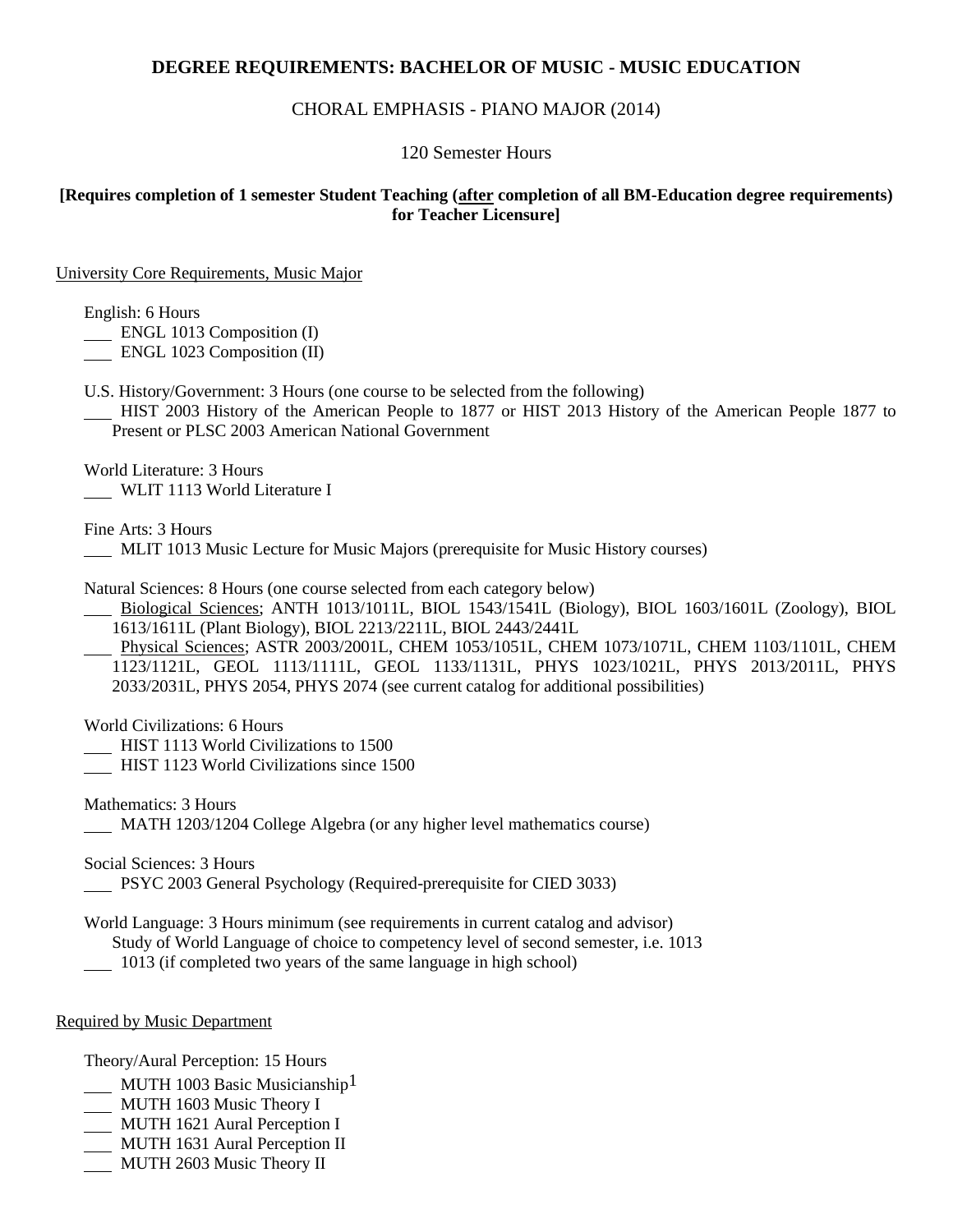- MUTH 2621 Aural Perception III
- MUTH 2631 Aural Perception IV
- MUTH 3613 Form and 20th Century Techniques
- MUTH 4612 Orchestration
- Class Instruments: 3 Hours (minimum)
- MUED 3911 Classroom Instruments in Music Education
- One or two more additional MUAC or MUED courses from MUAC 1321, MUAC 1371, MUED 2532, MUED 2542, MUED 2552
- Music Technology: 2 Hours (sophomore standing required for enrollment) MUAC 2112 Music Technology

History/Literature: 6 Hours

- MUHS 3703 History of Music to 1800
- MUHS 3713 History of Music from 1800 to Present
- Applied Music (Private): 18 Hours2
- MUAP 110V (4 hours)
- **MUAP 210V (4 hours)**
- MUAP 310V (4 hours)
- MUAP 410V (1 hour) taken in conjunction with MUAP 3201
- MUAP 3201 Recital I
- MUAP 1001, 2001, 3001, 4001: Secondary Voice (4 hours)

Vocal Diction: 3 Hours3

MUAC 1121, 1141, 1151 Italian, German, French Diction for Singers

Pedagogy: 2 Hours

- MUPD 3801 Conducting I
- **MUPD 3861 Conducting Vocal Music**

Ensemble: 8 Hours - to be selected from

- MUEN 1411, 2411, 3411, 4411, 4611 Concert Choir or
- MUEN 1451, 2451, 3451, 4451, 4651 Schola Cantorum
- (may substitute MUEN 3401 or 4401 only after 4 semesters of Concert Choir or Schola Cantorum)

Music Education: 11 hours

- MUED 2012 Introduction to Music Education (prerequisite-sophomore standing)
- MUED 3021 Supervised Practicum in Teaching Musical Skills
- MUED 3833 Music Education in the Elementary School
- MUED 4112 Pedagogy in Music Education<sup>4</sup>
- MUED 4283 Teaching Vocal Music

Required for admission to internship:

| <b>CIED 3033</b> | Classroom Learning Theory |  |  |
|------------------|---------------------------|--|--|
|                  |                           |  |  |

- CIED 3023 Survey of Exceptionality
- College of Education requires all degree requirements completed with a GPA of 2.50 or higher, a grade of "C" or better for the CIED and MUED courses, and the successful completion of the PRAXIS I for internship. SEE THE CATALOG OF STUDIES FOR COMPLETE INFORMATION.